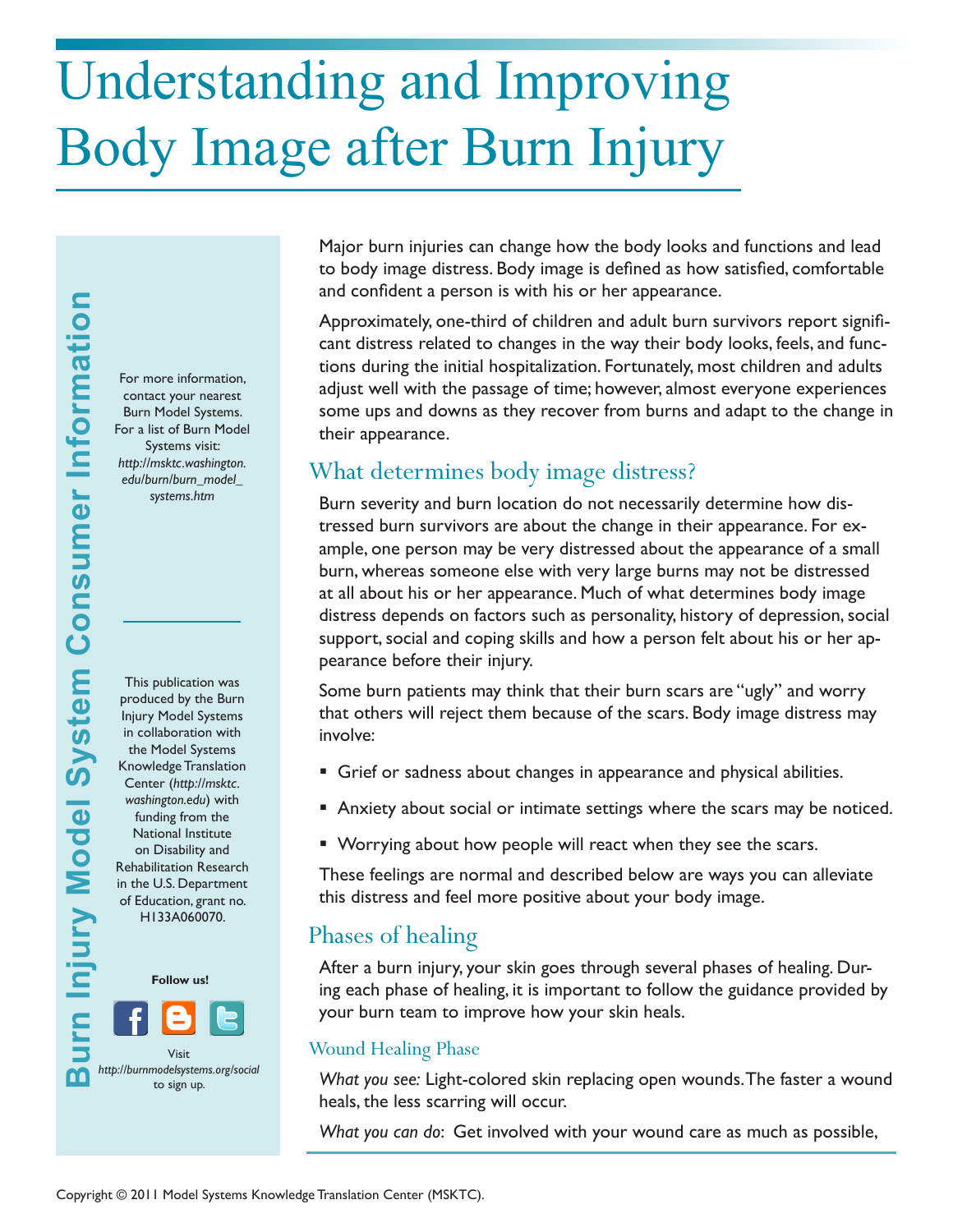such as helping with dressing changes. A cleaner wound heals faster, and the more aware you are of your wound care, the more likely you are to take good care of it.

#### Scar Formation Phase

*What you see:* After the wound heals, the skin changes over the next 3–4 months becoming darker, stiffer and raised.

*What you can do*: Scarring is a problem not only because of its appearance, it can also be disabling due to stiffness and pain.

 Work with the rehabilitation team to minimize scarring. Your team may advise you to wear pressure garments or splints or perform scar massage or stretching exercises.

#### Scar Maturation Phase

*What you see:* Scar maturation can take up to 1–2 years. During this process the scarred skin gradually returns to a more normal skin tone and becomes softer and flatter.

*What you can do*:

- **The rehabilitation team may recommend** that you continue wearing pressure garments or splints or performing scar massage and stretching exercises.
- **Understanding and Improving and Improving the next 3–4 months becoming What you con do: Scaring is a problem not online because of its appearance, it can also be disabile to stiffness and pain.<br>
<b>Varior wintine the metall**  Ask for help from people trained in the use of cosmetics and clothing to make scars seem less obvious. Certain cosmetic techniques and clothing styles and colors can help improve the appearance of scars. The Phoenix Society has a referral service to help you find a cosmetic or hair replacement specialist in your area. For more information,visit: http://www.phoenixsociety.org/programs/bestimageenchancement/ creativemakeuptechniques/.
	- You may want to consult with a plastic surgeon specializing in burn reconstruction who can improve appearance and restore function using a wide array of techniques.

Burn injuries not only change how your skin looks but can change your appearance in other ways.

In severe burns, body structures under the skin can be damaged. For example, cartilage in the ears or nose may be damaged causing changes in these structures.

- **Some burn survivors undergo multiple skin** grafts and other reconstructive surgeries that can change the way they look.
- **Skin grafts can result in hair loss because hair** follicles do not regenerate.
- **Sometimes burn injuries cause damage that** requires amputation of fingers, toes, or limbs.

Wanting to improve your appearance does not mean you are vain. Using cosmetics, clothing or plastic surgery can help you feel better about your appearance and yourself. However, even with the best acute care, rehabilitation and reconstruction, major burns often result in in some permanent changes in the way one's body looks, feels and works. Part of the emotional healing process from burns is learning to accept these changes.

# Getting the support you need

Emotional and psychological healing is as important as physical healing. It is important to get support from other burn survivors who may share your experience.

The Phoenix Society (a U.S.-based nonprofit organization) has trained burn survivors available across the U.S. to provide support through the Survivors Offering Assistance in Recovery program (SOAR) (http://www.phoenix-society.org/ programs/soar/).

## Social interactions following burn injury

Some people react to seeing or meeting someone with burn scars for the first time by staring, avoiding interactions or asking intrusive questions. Burn survivors can learn coping skills to feel more confident and social skills to defuse these uncomfortable situations and make them less awkward.

#### Some things you can do:

 To feel confident while you are talking to someone you can make eye contact, use confident body posture, smile and use a friendly tone of voice.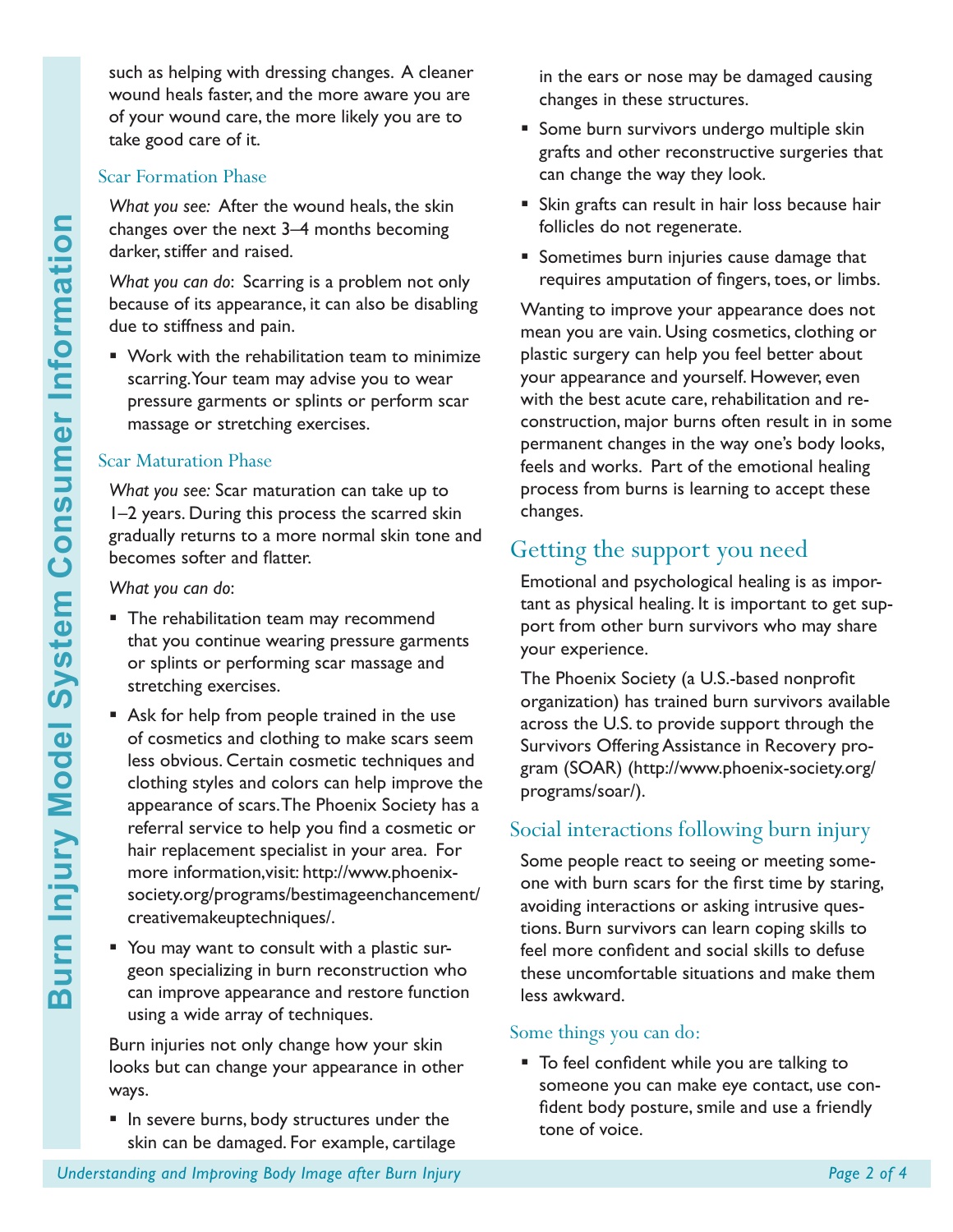- 
- Have a response prepared ahead of time to explain "what happened." For example, "I was burned when I was younger, but fortunately I am back to doing all the activities I did before." Some burn survivors have found that being able to talk about their injury helps with emotional healing.
- **Understanding and Improving and Improving Body Image and Improving Body Image and Improving Consumer Consumer Consumer Consumer Consumer Consumer Consumer Consumer Consumer Consumer Consumer System Consumer Consumer Consu** If you prefer not to discuss your appearance, you can say you do not want to talk about your injury, or you can guide the conversation to take the focus off you. You can ask open ended questions (questions that a person cannot answer with "yes" or "no") about the other person. For example, "I heard you went to India. That sounds exciting. Tell me about your experience."

# Intimacy following burn injury

If you are worried about showing your burn scars during intimate experiences, there are ways to help you feel more comfortable and confident such as:

- Be open and talk to your partner about your concerns.
- Get the support you need to address your concerns about intimacy such as talking to a health professional and/or other burn survivors.

## Other resources that can help you with social interactions & intimacy

The Behavior & Enhancement Skills Training (BEST) program (http://www.phoenix-society. org/programs/bestimageenchancement/).

A Guide to Intimacy & Relationships (http://admin.changingfaces.org.uk/downloads/intimacyandrelationships.pdf).

Phoenix Society's Burn Support News, Winter 2001, issue 1(http://www.phoenix-society.org/ downloads/reprint\_article/intimacy.pdf).

 "Handling other people's reactions: Communicating with confidence when you have a disfigurement" pamphlet (http://admin.changingfaces. org.uk/downloads/Handling%20Reactions.pdf).

# Child burn survivors and teasing

Parents and teachers need to closely monitor the child burn survivor's behavior and interactions with other people. Children often tease each other about even slight differences in appearance. Parents may not be aware of how severely their child is being teased. Children who are teased may become depressed or anxious when meeting new people.

Early interventions by adults in a child's life can help protect them from teasing. Adults can teach other children some basic information about burns and how to treat a burn survivor with respect which can help create a supportive environment for child burn survivors.

# School Reentry and Burn Camp Programs

Burn centers often offer programs to help burn survivors return to school. School reentry programs generally involve a burn professional visiting the burn survivor's school before the child returns. The purpose of this visit is to explain the burn recovery process to the survivor's teachers and classmates and to encourage the students to be caring and supportive of the burn survivor. Many families find this process helpful in creating a supportive environment for the burn survivor.

Schools should have policies in place for minimizing teasing and bullying and for creating a supportive learning environment in the school. Parents should have a frank discussion with the school administration about these policies and how they are going to be implemented in their child's case.

*The Journey Back: Resources to Assist School Reentry after Burn Injury* provides helpful information about the school reentry process. For more information or to order, visit http://www.phoenixsociety.org/programs/schoolreentry/.

Some burn centers offer burn camps for children that are often free of charge. These camps offer children an opportunity to play and socialize with other children with burn injuries so they don't feel so different.